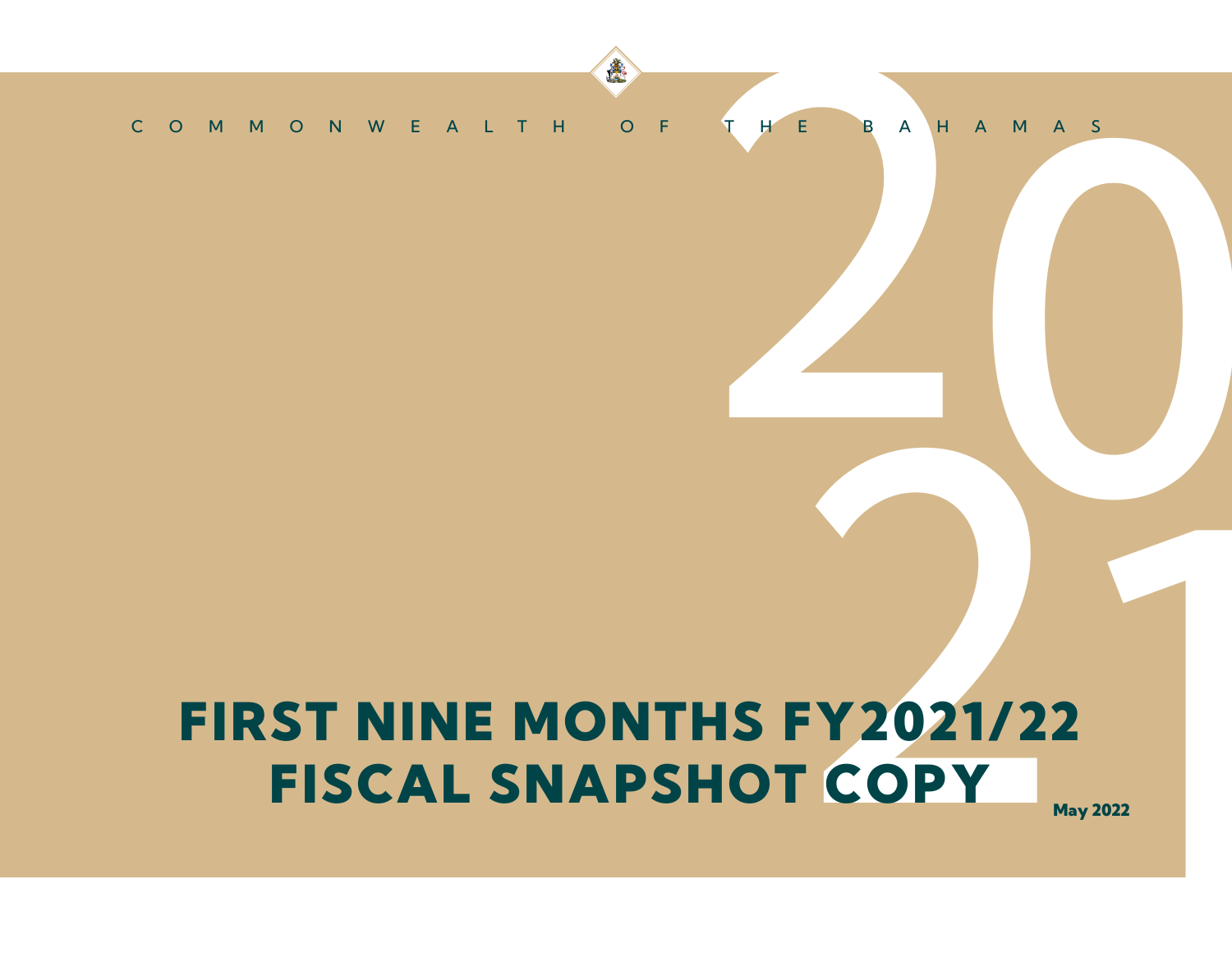# *ECONOMIC OUTLOOK*

The Bahamian economy has sustained a bullish economic performance during the first nine-months FY2021/22 despite the emergence of the Omicron variant of the COVID-19 virus and global supply chain shortages during the quarter. The continu ally improving economic activity is reflective of the continued recovery of domestic eco nomic conditions in the wake of widespread COVID-19 vaccination and containment efforts, both domestically and international ly. With the full reopening of the Bahamian economy, macroeconomic indicators signify

a rebounding of the Bahamian economy to pre-pandemic levels. Strengthened output in the tourism sector is underpinned by an influx of tourist activity for the Spring Break and Easter season. Resumed activity in the tourism sector supports improved employ ment estimates to accommodate higher hotel occupancies. Supported by increasing global oil prices and supply chain shortages, inflationary pressures are anticipated to con tinue to increase over the near term, espe cially as the war in Ukraine persists.

# *REVENUE*

Revenue collection for first nine months of FY2021/2022 totaled \$1,847.3 million, surpass ing the prior year collections by 50.2 percent (\$617.6 million). During the period, revenue collections firmed as economic activity improved as a result of relaxed COVID-19 restric tions allowing for an increase in stopover tourism and taxable activities.



# *EXPENDITURE*

Aggregate expenditure contracted by \$72.8 million (3.5 percent) to \$2,181.6 million, accounting for 68.2 percent of total target expenditures. During the pe riod, the Government continued winding down many of its COVID-19 social support programs such as un employment assistance program and food distribution initiatives. Compared to the same period of the pri or year social assistance spending decreased by \$88.6 million, totaling \$78.7 million in the first nine months of the FY2021/2022. Compensation of employees to taled \$538.3 million, public debt interest payments were made of \$333.8 million and \$357.7 million in sub sidies and grants were provided. Overall Expenditure increase was tempered in part by period-over-period reductions in spending for finance charges (\$37.4 mil lion), utilities and telecommunications (\$1.2 million) and current transfers (\$1.6 million).



BSM Expenditure

600.0 610.0 620.0 630.0 640.0 650.0 660.0 670.0 680.0 690.0 700.0

# *FISCAL BALANCE*

Preliminary data on central Government's fiscal performance for the first nine-months of FY2021/22 indicate a narrowing of the fiscal deficit to \$334.3 million, a decrease of \$544.8 million (62.0 percent) from the same period of the year prior and 38.9 per cent of the budget target. This outcome is largely due to the rebounding of economic conditions, as well as, the improvement of revenue receipts with increased stopover tourism and taxable activities. Furthermore, during the quarter government expendi ture continued to return to historic trends as Government COVID-19 health & safety and social support programmes continue to be gradually eliminated. Notwithstanding in creases in pensions and restoration of pro motional exercises and gratuities increasing recurrent expenditure, capital expenditure continued to be contained.

#### $-10000$  $-8000$  $-600.0$  $-400.0$  $-2000$  $0.0$ Nine months FY20/21 Nine months FY21/22 Deficit Position 1000.0 1500.0 2000.0 BSM Revenue



Nine months FY20/21 Nine months FY21/22

Nine months FY20/21 Nine months FY21/22

*2*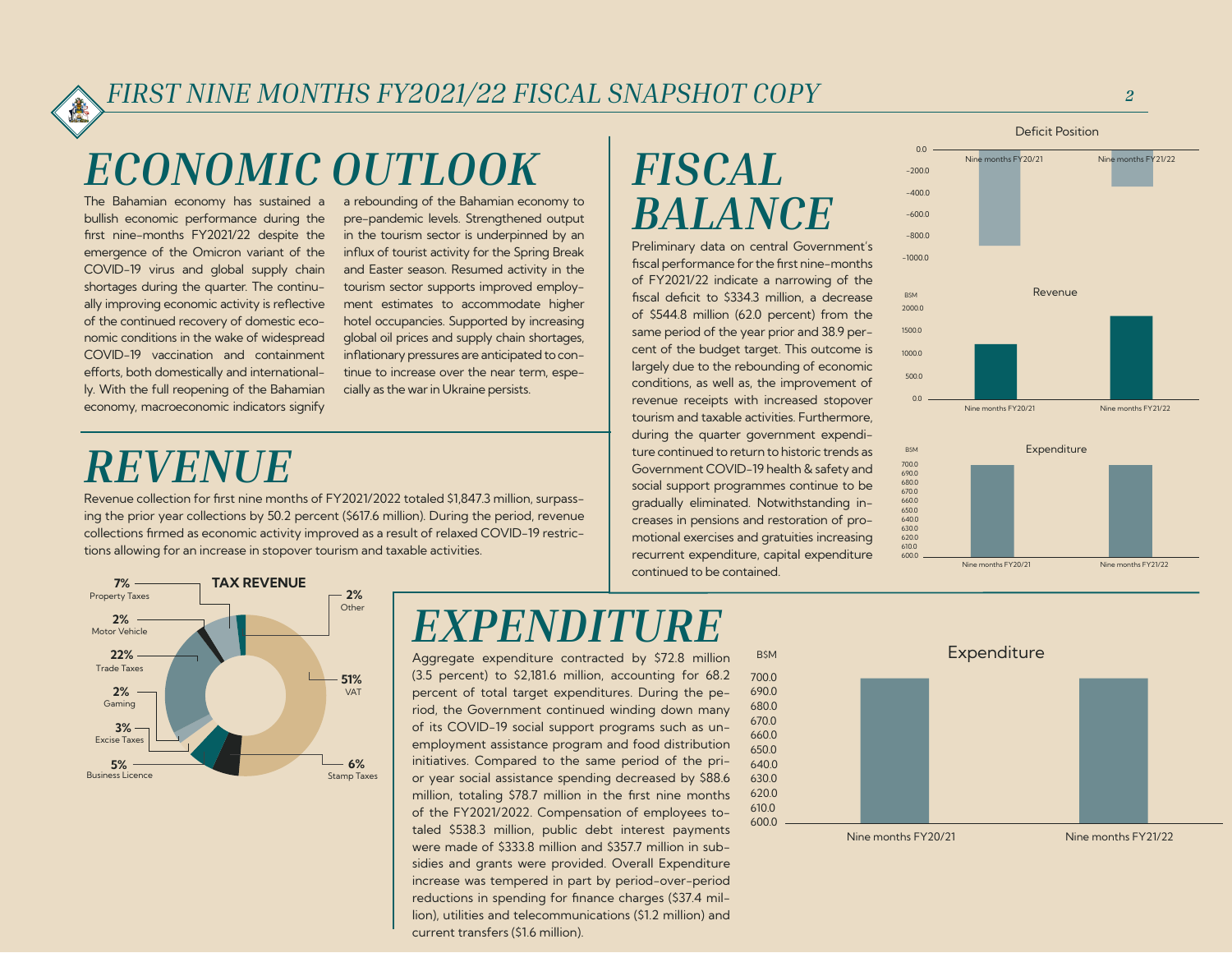# *TAX REVENUE PERFORMANCE*

Tax receipts improved period-over-period by \$526.4 million, a 50.9 percent increase to \$1,560.5 million, representative of 77.3 percent of the budget. Improvements were also noted in Value Added Tax (VAT)

of \$366.3 million (90.3 percent of budget); gaming taxes of \$21.0 million (69.4 percent of budget), departure taxes \$42.8 million (51.4 percent of budget) —reflecting resumed economic activity.

# *NON-TAX REVENUE SUMMARY*

Non-tax performance firmed by \$90.9 million (46.5 percent) to \$286.6 million, supported by improvements in immigration fee collections of \$43.6 million (77.6

percent) to \$99.8 million and a \$35.5 million (789.3 percent) increase in interest and dividends, totaling \$40.0 million.

## *RECURRENT EXPENDITURE*

Recurrent expenditure increased by \$80.7 million (4.2 percent) to \$2,021.5 million during the third quarter of FY2021/2022, as compared to the same period in the prior year – representing 70.2 percent of the targeted spend. Compensation of employees widened by \$24.4 million to \$538.3 largely due to expansions in employee wages, allowances and employment programmes. Public debt interest payments of \$333.8 million were made, \$351.3 million

#### *CAPITAL EXPENDITURE*  Capital spend contracted by \$7.8 million

(4.7 percent) to \$160.1 million compared to the first nine months of the prior fiscal year. for land improvements (\$1.3 million), other structures (\$1.8 million) and other machinery and equipment (\$1.2 million).

prior.

# *FINANCING ACTIVITIES*

The Government's operational activities for the first nine months of FY2021/22 included a net increase in liabilities of \$603.5 million, a \$708.6 million (54.0 percent) decrease in the net liability growth of \$1,312.1 million experienced same period of the prior fiscal year.

#### Changes in Government Debt

Government Debt is money owed directly by the Government. It is also referred to as the Direct Charge on Government. These financials are reported by the Government by fiscal year.

As a result of net borrowing activities, the Direct Charge on the Government—exclusive of exchange rate adjustments, totaled \$10,532.4 million or 87.5 percent of GDP at end-March 2021, as compared to 101.0 percent of GDP at end- June 2021.

#### Money Borrowed:

Government's gross borrowing totaled \$2,120.1 million as compared to \$2,392.4 million in the same period of the prior fiscal year. Domestic borrowing amounted to \$426.4 million in bond issuances, \$273.4 million in treasury bills and notes,

Capital transfers decreased by \$9.3 million to \$35.1 million with decreases in outlays

> \$690.0 million in Central Bank advances and \$166.8 million in domestic bank financing. Foreign currency loan financing from development agencies was valued at US\$23.7 and foreign bank financing at \$539.8 million.

> in subsidies were provided and pensions and gratuities totaled \$120.9 million. These elevated levels of expenditure were partly offset by reductions in social assistance benefits spending which decreased by \$88.6 million during the period. A notable reduction was also seen in finance charges (\$37.4 million), a 70.8 percent contraction from the same period of the year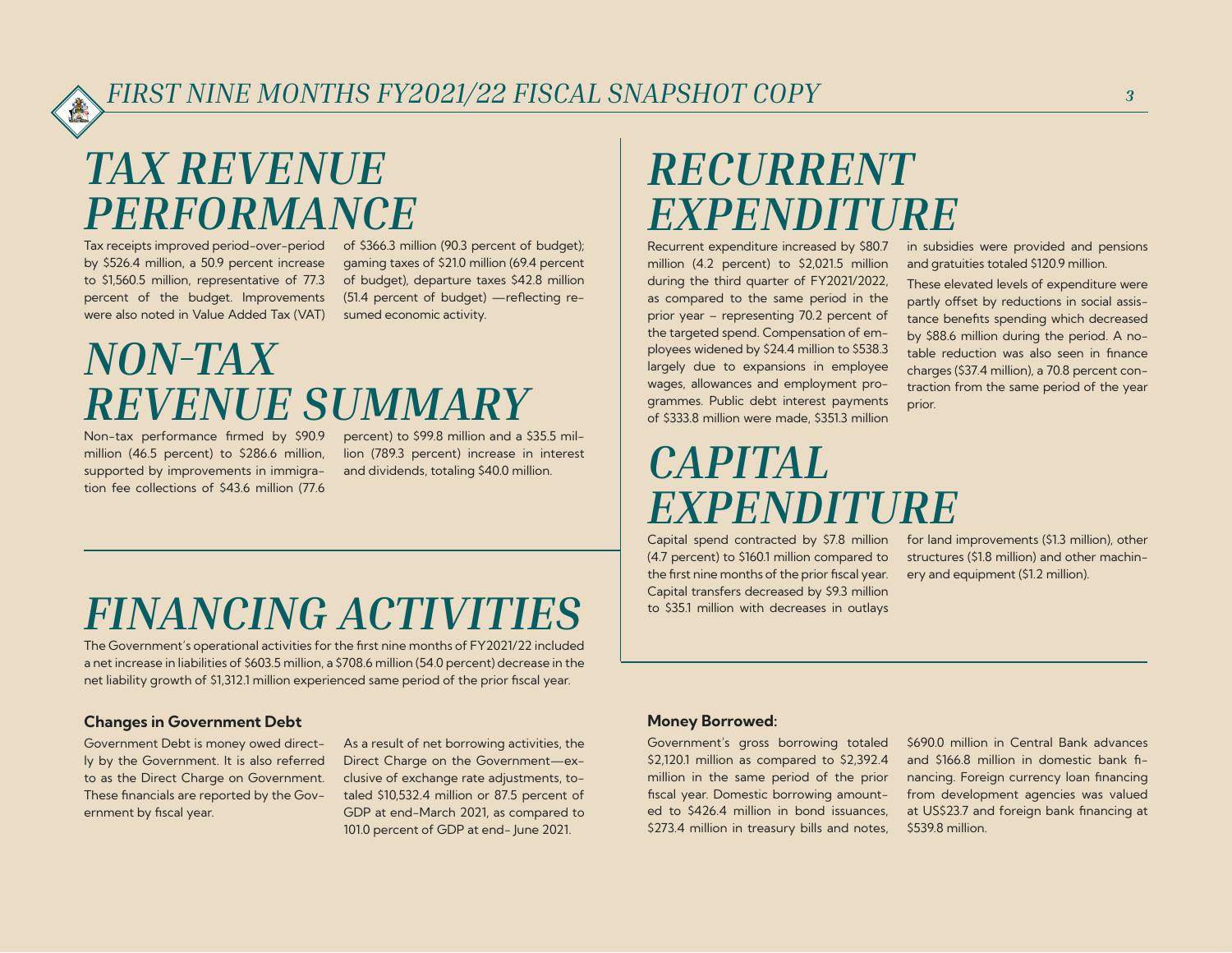|                          | <b>GOVERNMENT DEBT</b> |                | % GDP |  |  |  |  |
|--------------------------|------------------------|----------------|-------|--|--|--|--|
| <b>END-DECEMBER 2021</b> | 10,317.9               | million        | 92.1% |  |  |  |  |
| END-MARCH 2022           | 10,532.4               | million        | 87.5% |  |  |  |  |
|                          |                        |                |       |  |  |  |  |
| <b>MONEY BORROWED</b>    |                        |                |       |  |  |  |  |
| B\$                      |                        | 1556.6 million |       |  |  |  |  |
| <b>NON BS</b>            | 563.5                  | million        |       |  |  |  |  |
|                          |                        |                |       |  |  |  |  |
| <b>MONEY REPAID</b>      |                        |                |       |  |  |  |  |
| TOTAL (\$)               |                        | 1512.7 million |       |  |  |  |  |
|                          |                        |                |       |  |  |  |  |
| <b>NATIONAL DEBT</b>     |                        |                |       |  |  |  |  |
| <b>AS OF MAR. 2022</b>   | 11,843.2 million       |                |       |  |  |  |  |
|                          |                        |                |       |  |  |  |  |

#### Money Repaid:

Repayments of Government debt rose, totaling \$1,516.7 million compared to \$1,080.3 million in the same period of the prior year. Bahamian dollar repayments included \$645.0 million reduction in Central Bank advances, \$383.1 million for matured Bahamas Government Registered

Stock, \$242.1 million in bank loans and \$53.9 million in Treasury note redemptions and conversions. Foreign debt repayments were made to Deutsche Bank (\$15.1 million), Credit Suisse (\$115.6 million and 42.2 million Swiss Francs) and multilateral development agencies (\$17.0 million).

#### National Debt

National Debt is calculated by adding Government Debt together with Contingent Liabilities, which are monies owed by State Owned Enterprises that are guaranteed by the Government. The Central Bank of The Bahamas reports on the National Debt every calendar year.

National Debt: \$11,843.2 million (to Mar. 2022) www.centralbankbahamas.com

### *POLICY INITIATI*

A major shift, notably the reduction of the value-added tax (VAT) to 10.0 percent from the previous 12.0 percent took effect in the third quarter. Revenue outturns grew period-over-period 62.7 percent to \$298.8 million in 2022, when compared to the prior year. When compared, FY 2021/2022 third quarter VAT

revenue performance outperformed pre-COVID levels (FY2018/2019), by 46.8 percent (\$95.2 million). The growth in VAT receipts is the result of the widened tax base, which allowed for higher collections of VAT on inelastic goods formerly zero rated as "breadbasket" items.



| <b>SUMMARY OF COVID-19 RELATED EXPENSES (B\$M)</b> |            |             |                           |              |  |  |
|----------------------------------------------------|------------|-------------|---------------------------|--------------|--|--|
|                                                    | FY2019/20  | FY2020/21p  | FY2021/22p<br>July - Mar. | <b>Total</b> |  |  |
|                                                    | Mar - June | July - June |                           |              |  |  |
| <b>Recurrent Expenditure</b>                       | 39.2       | 268.5       | 58.7                      | 366.4        |  |  |
| <b>Public Health Safety</b>                        | 1.9        | 36.6        | 10.8                      | 49.3         |  |  |
| <b>Unemployment Assistance</b>                     | 10.0       | 164.7       | 29.7                      | 204.4        |  |  |
| Goods & Services Acquisition                       | 1.8        | 2.2         | 2.6                       | 6.6          |  |  |
| <b>Job Retention Programme</b>                     | 21.4       | 23.0        | 5.1                       | 49.5         |  |  |
| <b>Food Assistance</b>                             | 2.0        | 40.4        | 8.8                       | 51.2         |  |  |
| Other                                              | 2.1        | 1.5         | 1.6                       | 5.3          |  |  |
| <b>Capital Expenditure</b>                         | 40.3       | 4.7         | 2.9                       | 47.9         |  |  |
| <b>Public Health Safety</b>                        | 0.4        | 0.0         | 0.0                       | 0.4          |  |  |
| Goods & Services Acquisition                       | 0.6        | 0.1         | 0.0                       | 0.7          |  |  |
| COVID-19 Unit                                      | 0.3        | 0.5         | 0.0                       | 0.8          |  |  |
| <b>Small Business Loans</b>                        | 39.0       | 4.1         | 2.9                       | 46.0         |  |  |
| <b>Total</b>                                       | 79.5       | 273.3       | 61.6                      | 414.3        |  |  |
|                                                    |            |             |                           |              |  |  |